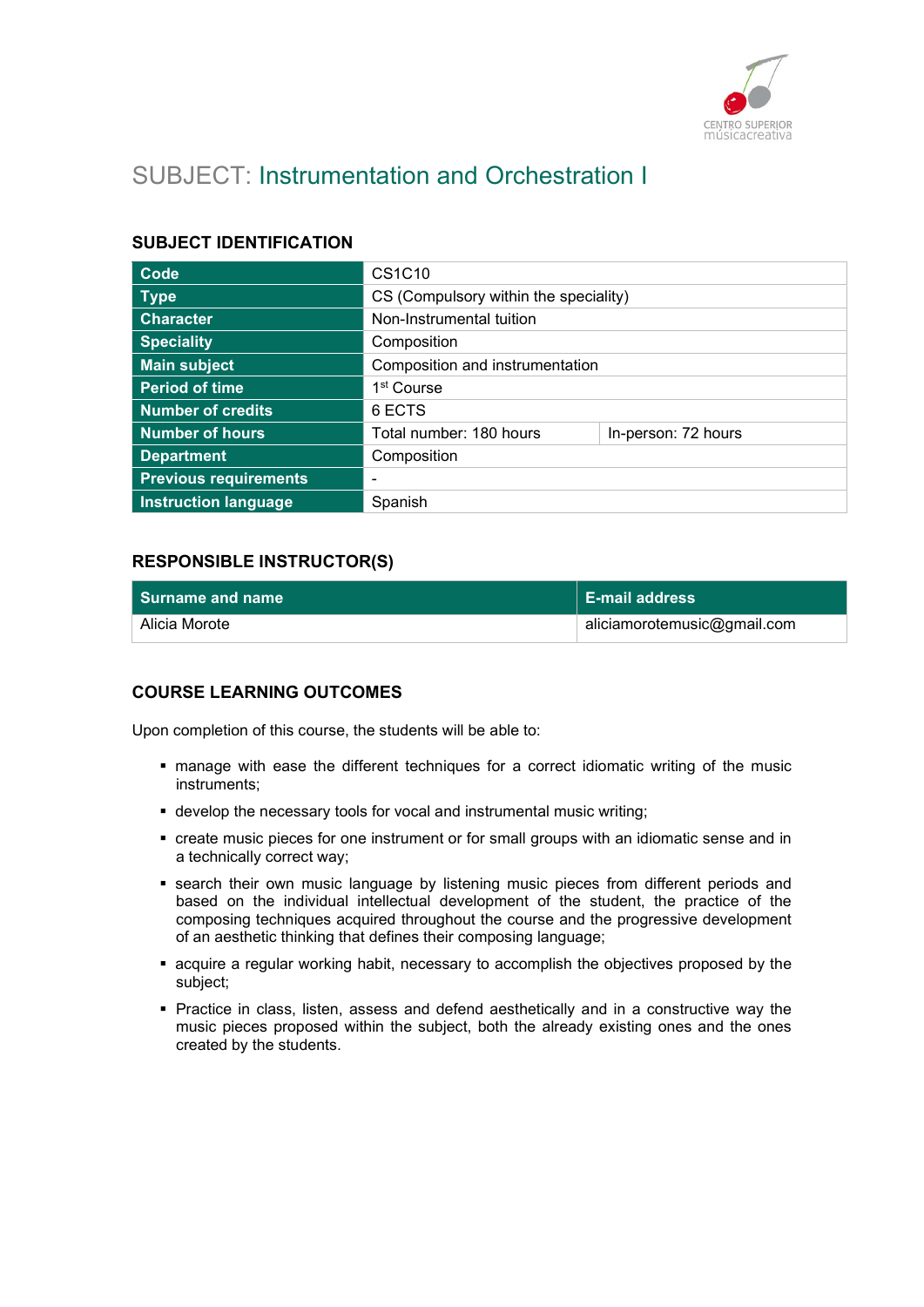

## COURSE CONTENT

| <b>Thematic Block</b>             | <b>Themes/ Repertoire</b>                                                                            |
|-----------------------------------|------------------------------------------------------------------------------------------------------|
| I. Wooden instruments             | Theme 1. Study of the technical characteristics of the flute family and<br>its writing techniques.   |
|                                   | Theme 2. Study of the technical characteristics of the oboe family<br>and its writing techniques     |
|                                   | Theme 3. Study of the technical characteristics of the clarinet family<br>and its writing techniques |
|                                   | Theme 4. Study of the technical characteristics of the bassoon family<br>and its writing techniques  |
|                                   | Theme 1. Study of the technical characteristics of the violin and its<br>writing techniques          |
|                                   | Theme 2. Study of the technical characteristics of the viola and its<br>writing techniques           |
| II. String instruments            | Theme 3. Study of the technical characteristics of the cello and its<br>writing techniques           |
|                                   | Theme 4. Study of the technical characteristics of the double bass and<br>its writing techniques     |
| III. Metal instruments            | Theme 1. Study of the technical characteristics of the trumpet and its<br>writing techniques         |
|                                   | Theme 2. Study of the technical characteristics of the French horn and<br>its writing techniques     |
|                                   | Theme 3. Study of the technical characteristics of the trombone and its<br>writing techniques        |
|                                   | Theme 4. Study of the technical characteristics of the tuba and its<br>writing techniques            |
| <b>IV. Percussion instruments</b> | Technical characteristics of the percussion instruments and their<br>writing instruments             |
| V. Piano                          | Technical characteristics of the piano and its writing techniques                                    |
| <b>VI. Voice</b>                  | Technical characteristics of the voice and their writing techniques                                  |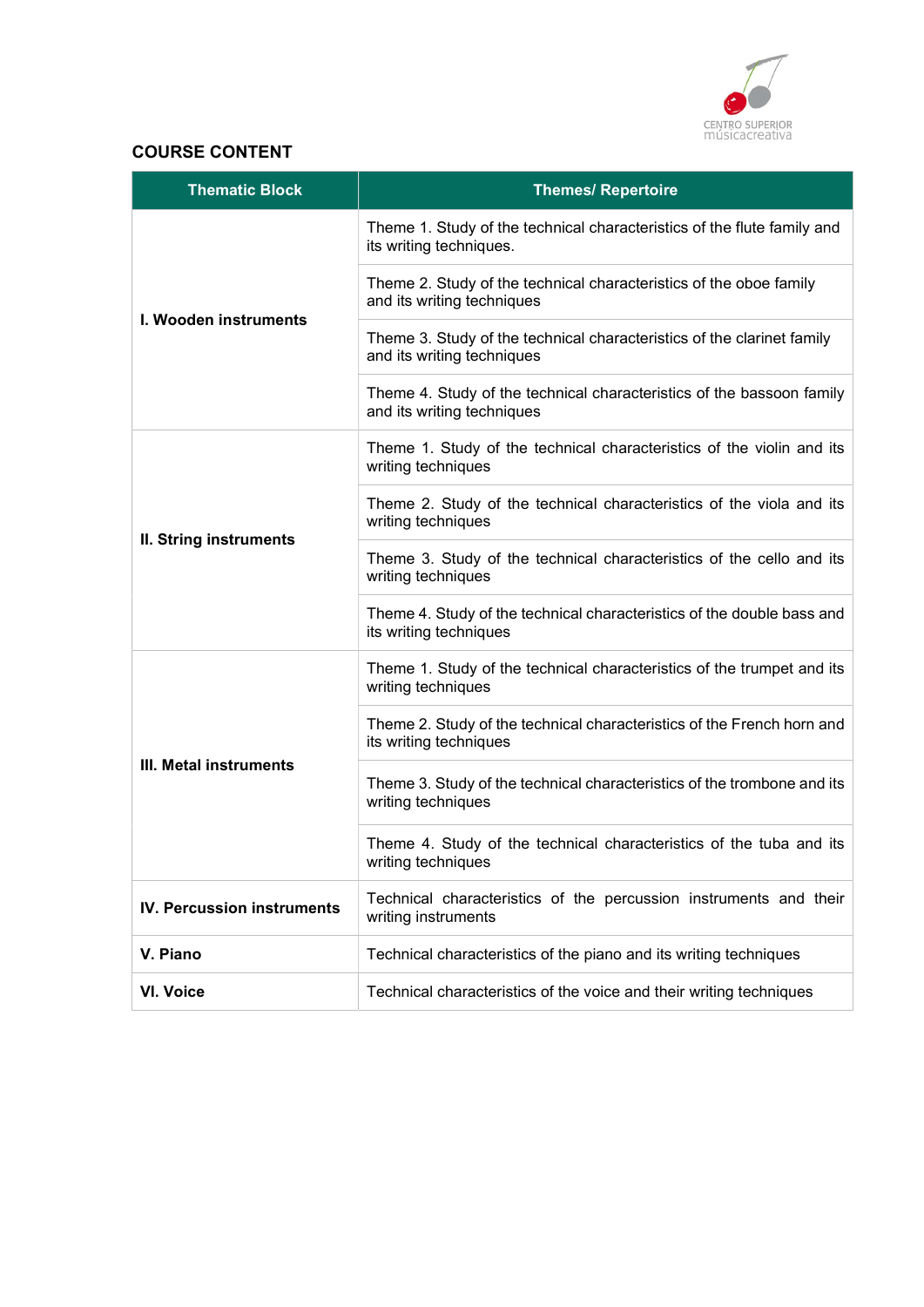

## STUDENT´S STUDY HOURS PLANNING

| <b>Activity type</b>                                           | <b>Total hours</b>   |
|----------------------------------------------------------------|----------------------|
| <b>Theoretic activities</b>                                    | 45 hours             |
| <b>Practice activities</b>                                     | 27 hours             |
| Other mandatory training activities (seminars, workshops etc.) | 8 hours              |
| <b>Student self-study hours</b>                                | 100 hours            |
| <b>Total studying hours</b>                                    | $72+108 = 180$ hours |

## **METHODOLOGY**

| <b>Theoretical-practical activities</b>                     | The students must perform idiomatic pieces of the different<br>instrument explained in class in order to be listened to and corrected<br>in the following class. In addition, throughout the course, the<br>instructor will propose instrumental pieces that combine two or more<br>instruments explained in class.<br>The assignments will be presented in PDF. files, expiring the score<br>edition software use to fulfil the exercise. An online folder will be<br>created for the students to upload their materials within the timeframe<br>proposed.                                                                                                                                                                       |
|-------------------------------------------------------------|-----------------------------------------------------------------------------------------------------------------------------------------------------------------------------------------------------------------------------------------------------------------------------------------------------------------------------------------------------------------------------------------------------------------------------------------------------------------------------------------------------------------------------------------------------------------------------------------------------------------------------------------------------------------------------------------------------------------------------------|
| Idiomatic exercises (one for<br>each family of instruments) | Wood:<br>Flute, Piccolo, alto flute, other flutes.<br>$\blacksquare$<br>Oboe: Oboe d'amore, French horn, Heckelphone<br>$\blacksquare$<br>Clarinet: Requinto (Mib, Re); Clarinet (Sib, La); alto clarinet<br>$\blacksquare$<br>(Mib); bass clarinet (Sib); Corno di basetto (Fa); contrabass<br>clarinet (Mib, Sib).<br>Bassoon: Bassoon, contrabassoon.<br>Strings:<br>Violin<br>٠<br>Viola<br>Cello<br>$\blacksquare$<br>Double bass<br>п.<br>Metal:<br>Horn<br>Trumpet: Piccolo (Sib, La, Mib-Re); Trumpet (Do, Sib).<br>$\blacksquare$<br>Trombone: Trombone Alto, Trombone Tenor, Trombone<br>$\blacksquare$<br>Bajo.<br>Tube<br>٠<br>Percussion instruments:<br>Orchestral<br>٠<br>Other percussions<br>٠<br>Piano<br>Voice |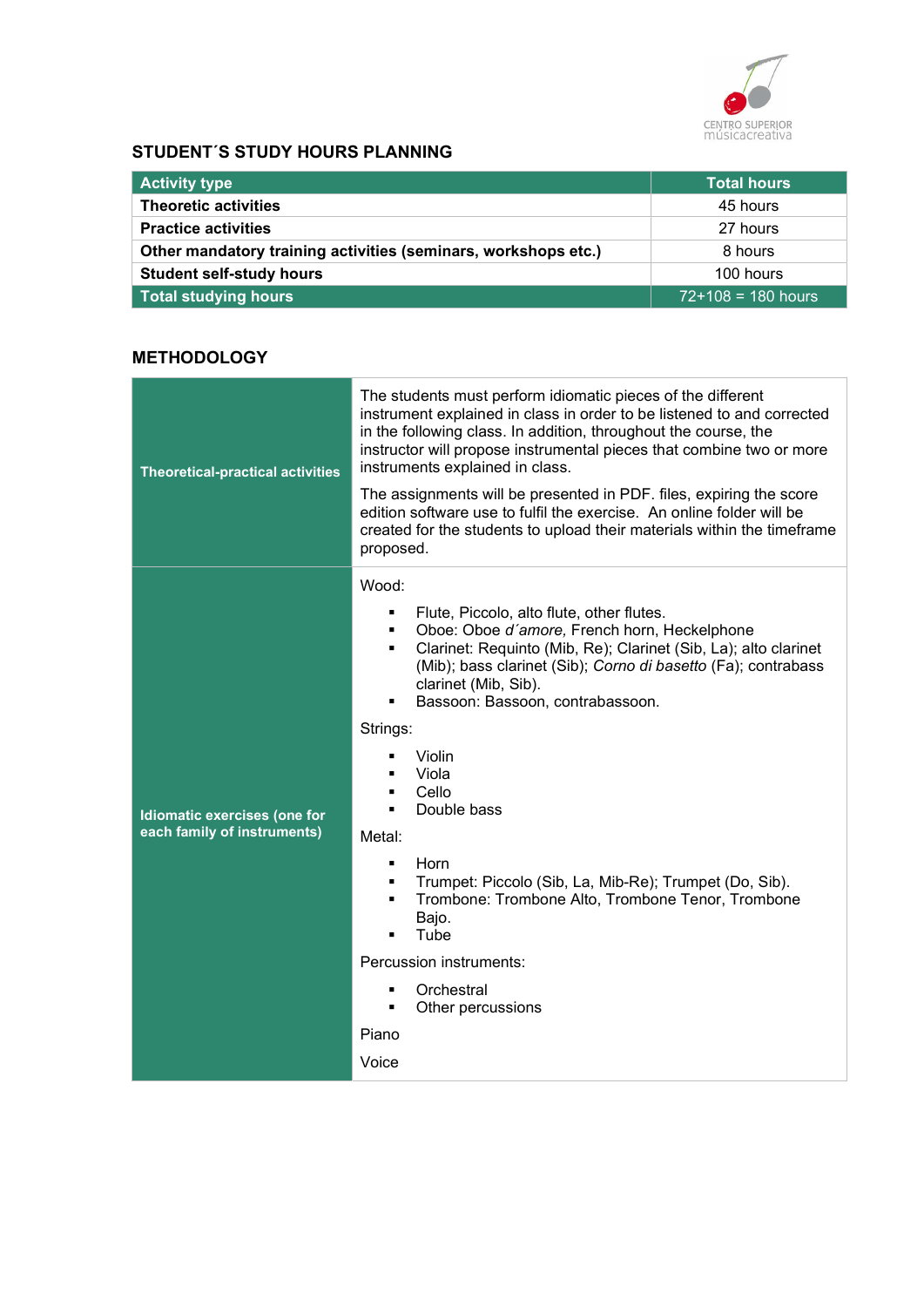

#### ASSESSMENT TOOLS

| <b>Theoretical-Practical</b><br>activities                                            | - Constant attendance to class<br>Interest, pro-active attitude, preparation and class preparation.<br>۰.                                                                                  |  |
|---------------------------------------------------------------------------------------|--------------------------------------------------------------------------------------------------------------------------------------------------------------------------------------------|--|
|                                                                                       | - Fulfilment of the proposed exercises and punctuality in delivery                                                                                                                         |  |
|                                                                                       | Development of an aesthetic and constructive discourse regarding<br>other students work.                                                                                                   |  |
| <b>Other educational</b><br>mandatory activities<br>(workshops, seminars,<br>$etc.$ ) | - Interest and active participation in the formative activities.<br>activities<br>participation in the compulsory<br>Attendance and<br>programmed by the department or by the institution. |  |

#### ASSESSMENT CRITERIA

| <b>Theoretical activities</b>                                                | The student must prove strong knowledge of range, dynamics<br>limitations, technical and idiomatic aspects of all the instruments<br>from all the studied families.                                                                                 |
|------------------------------------------------------------------------------|-----------------------------------------------------------------------------------------------------------------------------------------------------------------------------------------------------------------------------------------------------|
| <b>Practical activities</b>                                                  | The student must fulfil and deliver with punctuality the orchestration<br>exercises weekly requested by the instructor, proving a formal<br>coherence and a technique based in the correct integration of the<br>theoretic tools provided in class. |
| <b>Other training mandatory</b><br>activities (workshops,<br>seminars, etc.) | To participate in the relevant events (Meet the artists sessions,<br>invited professors sessions, etc.) organised within the framework of<br>the subject.                                                                                           |

## GRADE DETERMINATION SYSTEM

## Grade determination system in continuous assessment

|                                              | <b>Grade percentage</b> |
|----------------------------------------------|-------------------------|
| Participation                                | 10%                     |
| Continuous evaluation and weekly assignments | 60%                     |
| Mid-term exam                                | 10%                     |
| Final exam                                   | 20%                     |
| Total                                        | 100%                    |

## Grade determination system in cases of loss of continuous assessment right

|            | <b>Grade percentage</b> |
|------------|-------------------------|
| Final exam | 80%                     |
| Total      | 80%                     |

## Grade determination system for the extraordinary assessment call

|             | Grade percentage |
|-------------|------------------|
| Retake exam | 100%             |
| Total       | 100%             |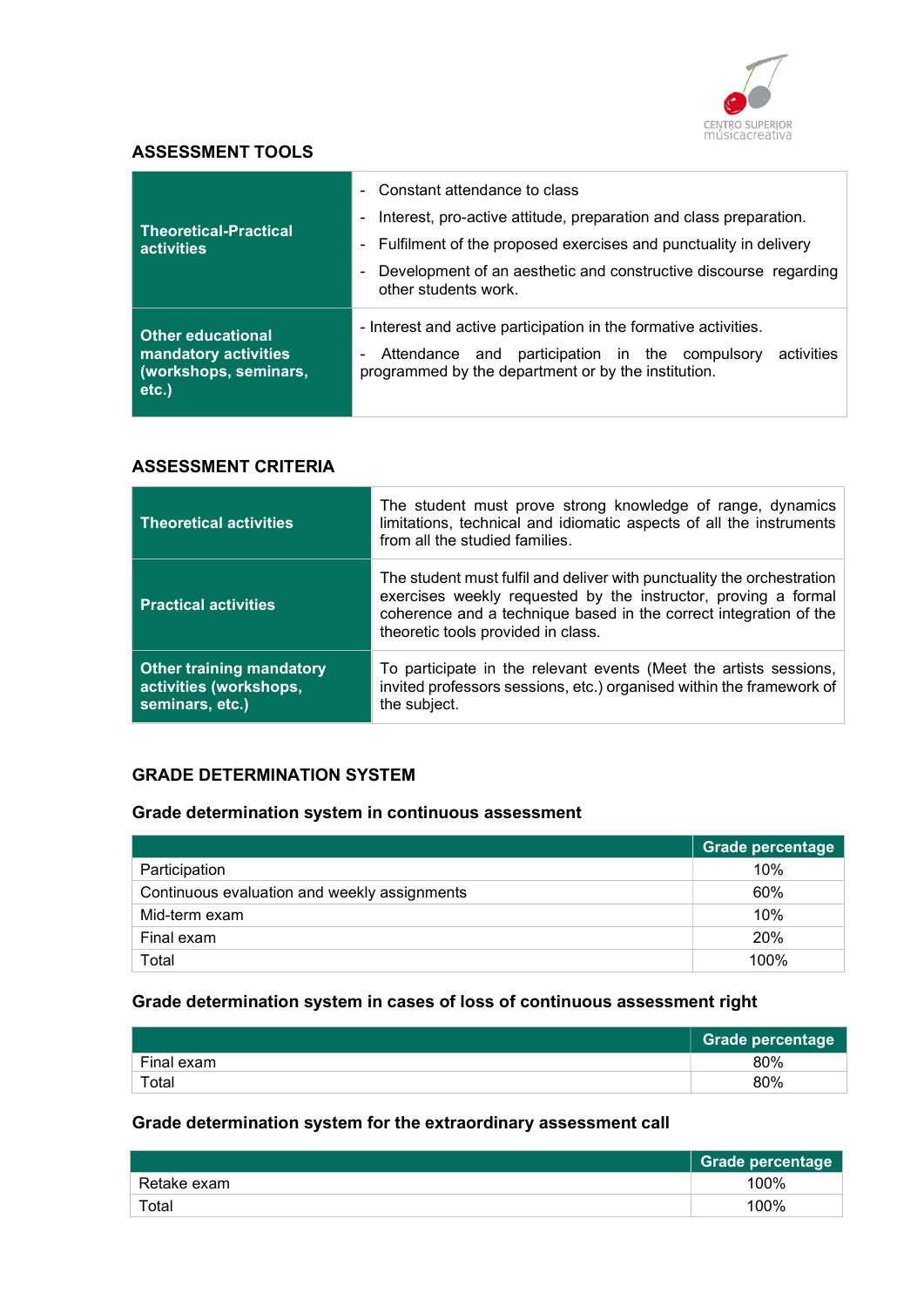

#### Grade determination system for students with disabilities

In principle, the grade determination system for students with disabilities will be carried out following the criteria set for the rest of the students, ensuring equal opportunities and conditions for all the students. However, if necessary, the instructor in charge will take into account the type of disability of the concerned student. Should the situation apply, the assessment conditions will be adapted in accordance to the limitations of the corresponding disability.

These considerations will be established once the concerned student enrols in the corresponding courses. For the official records, the student and/or the student representative will be requested to present the corresponding disability report for the official accreditation.

|                                              | <b>Grade percentage</b> |
|----------------------------------------------|-------------------------|
| Participation                                | 10%                     |
| Continuous evaluation and weekly assignments | 60%                     |
| Mid-term exam                                | 10%                     |
| Final exam                                   | <b>20%</b>              |
| Total                                        | 100%                    |

#### RESOURCES AND BIBLIOGRAPHY

metal y voz

## Online Campus  $\rightarrow$  https://musicacreativa.classlife.education/

#### Bibliography

| <b>Tittle</b>    | Orquestación                                                                                                                    |
|------------------|---------------------------------------------------------------------------------------------------------------------------------|
| <b>Author</b>    | Adler, Samuel                                                                                                                   |
| <b>Publisher</b> | Barcelona : Idea Books, 2006                                                                                                    |
|                  |                                                                                                                                 |
| <b>Tittle</b>    | Atlas de los Instrumentos Musicales                                                                                             |
| <b>Author</b>    | Varios                                                                                                                          |
| <b>Publisher</b> | Alianza                                                                                                                         |
|                  |                                                                                                                                 |
| <b>Tittle</b>    | Orquestación                                                                                                                    |
| <b>Author</b>    | Piston, Walter                                                                                                                  |
| <b>Publisher</b> | Madrid: Real Musical, 1978                                                                                                      |
|                  |                                                                                                                                 |
| <b>Tittle</b>    | Instrumentación y orquestación clásica y contemporánea. Vol 4: La práctica orquestal.<br>Desde el siglo XVI hasta nuestros días |
| <b>Author</b>    | Charles Soler, Agustí                                                                                                           |
| <b>Publisher</b> | Impromptu Editores, S.L.                                                                                                        |
|                  |                                                                                                                                 |
| <b>Tittle</b>    | Arranging for strings                                                                                                           |
| <b>Author</b>    | Rabson, Mimi                                                                                                                    |
| <b>Publisher</b> | <b>Berklee Press</b>                                                                                                            |
|                  |                                                                                                                                 |

Tittle Instrumentación y orquestación clásica y contemporánea 1: Viento madera, viento